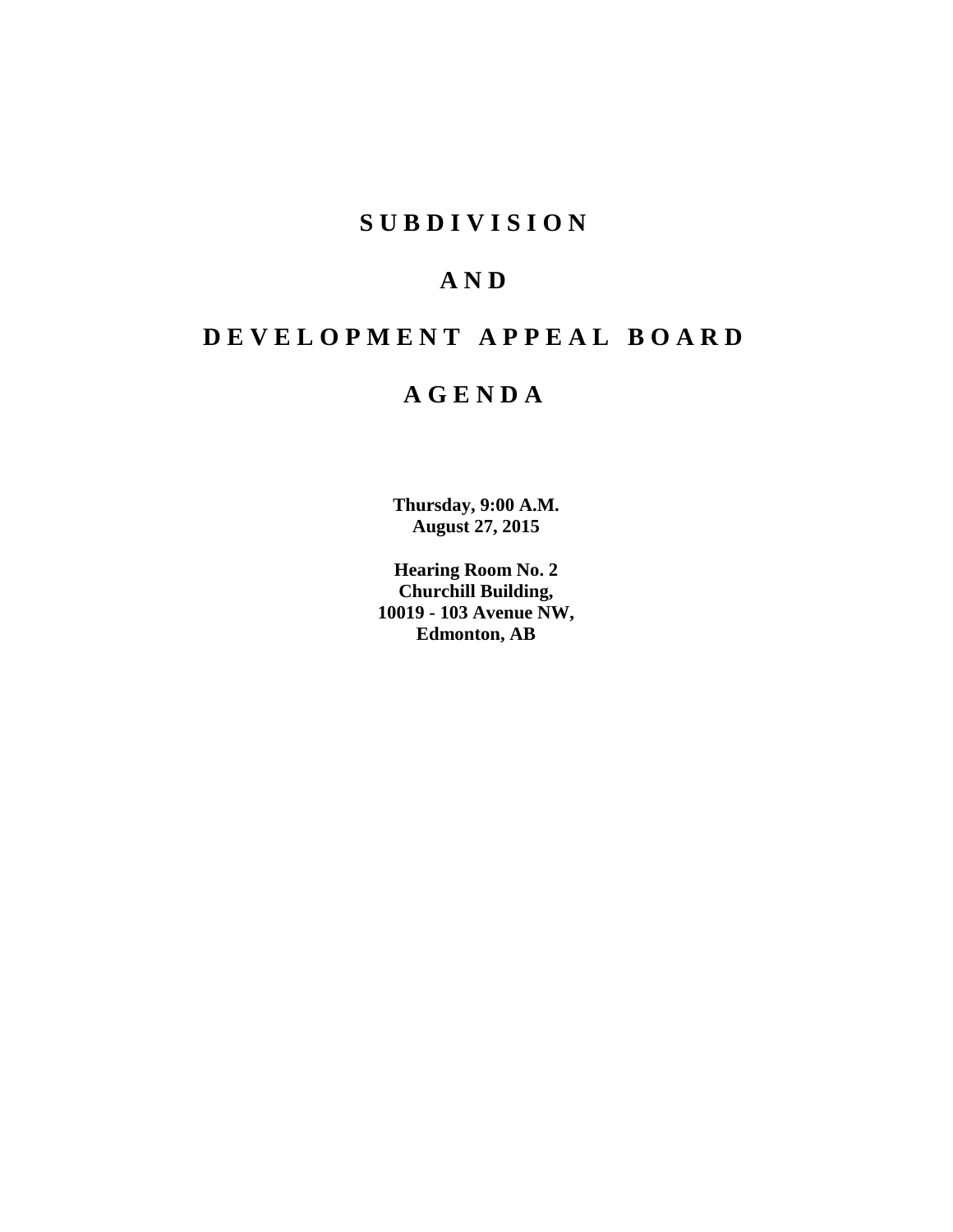# **SUBDIVISION AND DEVELOPMENT APPEAL BOARD HEARING ROOM NO. 2**

|   | 9:00 A.M.    | $SDAB-D-15-195$ | Construct 3 Apartment Housing buildings (184)<br>Dwellings) with underground parkades and an<br>Accessory Building (amenity building)<br>17904 - 78 Street NW<br>Project No.: 167396237-002 |
|---|--------------|-----------------|---------------------------------------------------------------------------------------------------------------------------------------------------------------------------------------------|
| H | $10:45$ A.M. | $SDAB-D-15-196$ | Construct an over height fence (2.44m in<br>Height) on the interior side yard<br>17131 - 96 Street NW<br>Project No.: 175733121-001                                                         |
|   | NOTE:        |                 | Unless otherwise stated, all references to "Section numbers" refer to<br>the authority under the Edmonton Zoning Bylaw 12800.                                                               |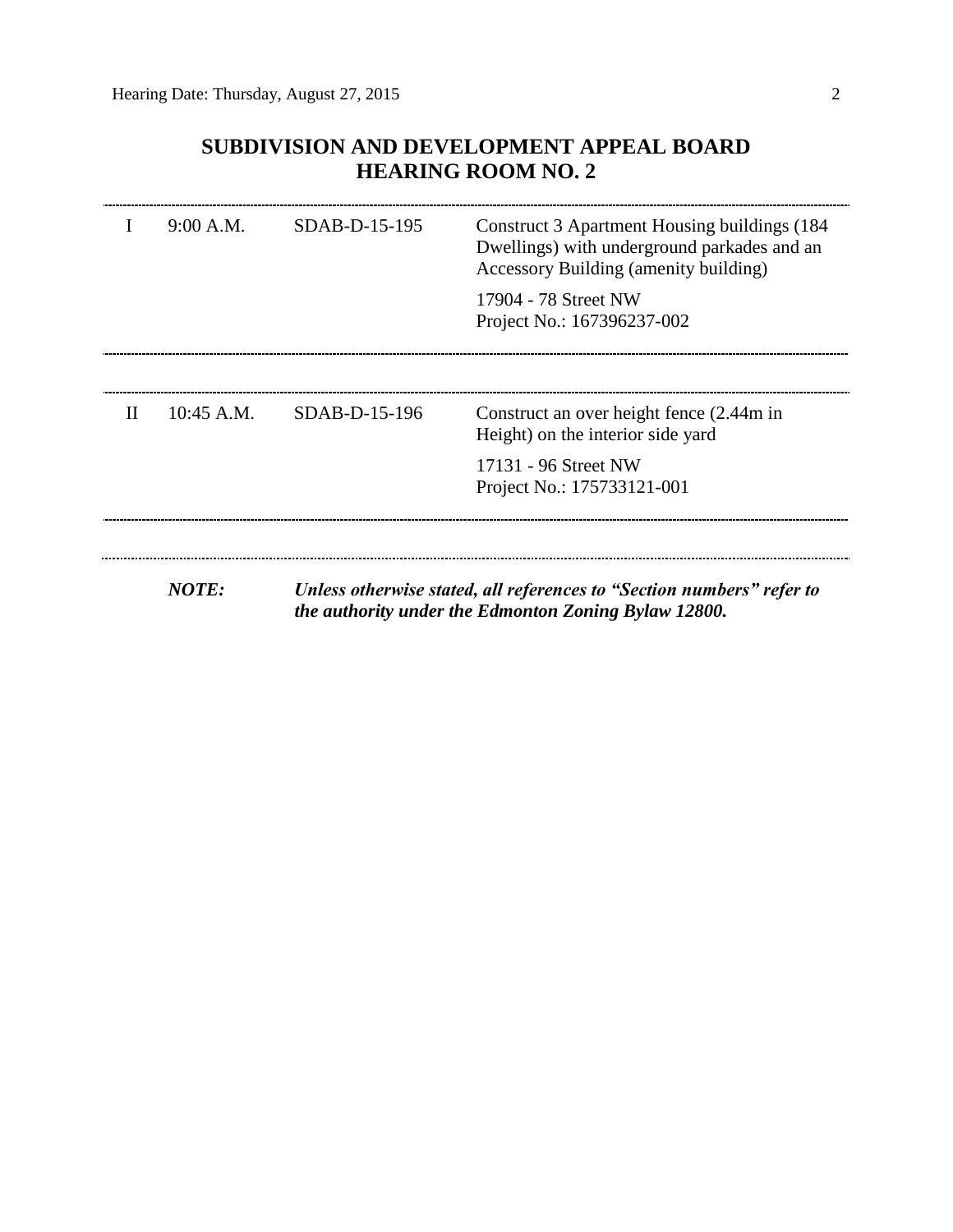#### **ITEM I: 9:00 A.M. FILE: SDAB-D-15-195**

# AN APPEAL FROM THE DECISION OF THE DEVELOPMENT OFFICER BY AN ADJACENT PROPERTY OWNER

## APPELLANT:

APPLICATION NO.: 167396237-002 ADDRESS OF APPELLANT: 49, 8315 - 180 Avenue NW APPLICATION TO: Construct 3 Apartment Housing buildings (184 Dwellings) with underground parkades and an Accessory Building (amenity building) DECISION OF THE DEVELOPMENT AUTHORITY: Approved with Notices DECISION DATE: July 16, 2015 DATE OF APPEAL: July 31, 2015 NOTIFICATION PERIOD: July 23, 2015 through August 5, 2015 RESPONDENT: MUNICIPAL DESCRIPTION OF SUBJECT PROPERTY: 17904 - 78 Street NW LEGAL DESCRIPTION: Plan 1224595 Blk 4 Lot 1 ZONE: RA7 Low Rise Apartment Zone OVERLAY: N/A STATUTORY PLAN: Crystallina Nera West Neighbourhood Structure Plan Edmonton North Area Structure Plan

## DEVELOPMENT OFFICER'S DECISION

APPROVED - The proposed development is approved subject to the following conditions:

This approval authorizes the construction of 3 Apartment House buildings (total of 184 Dwellings) with underground parkades and an Accessory Amenity building.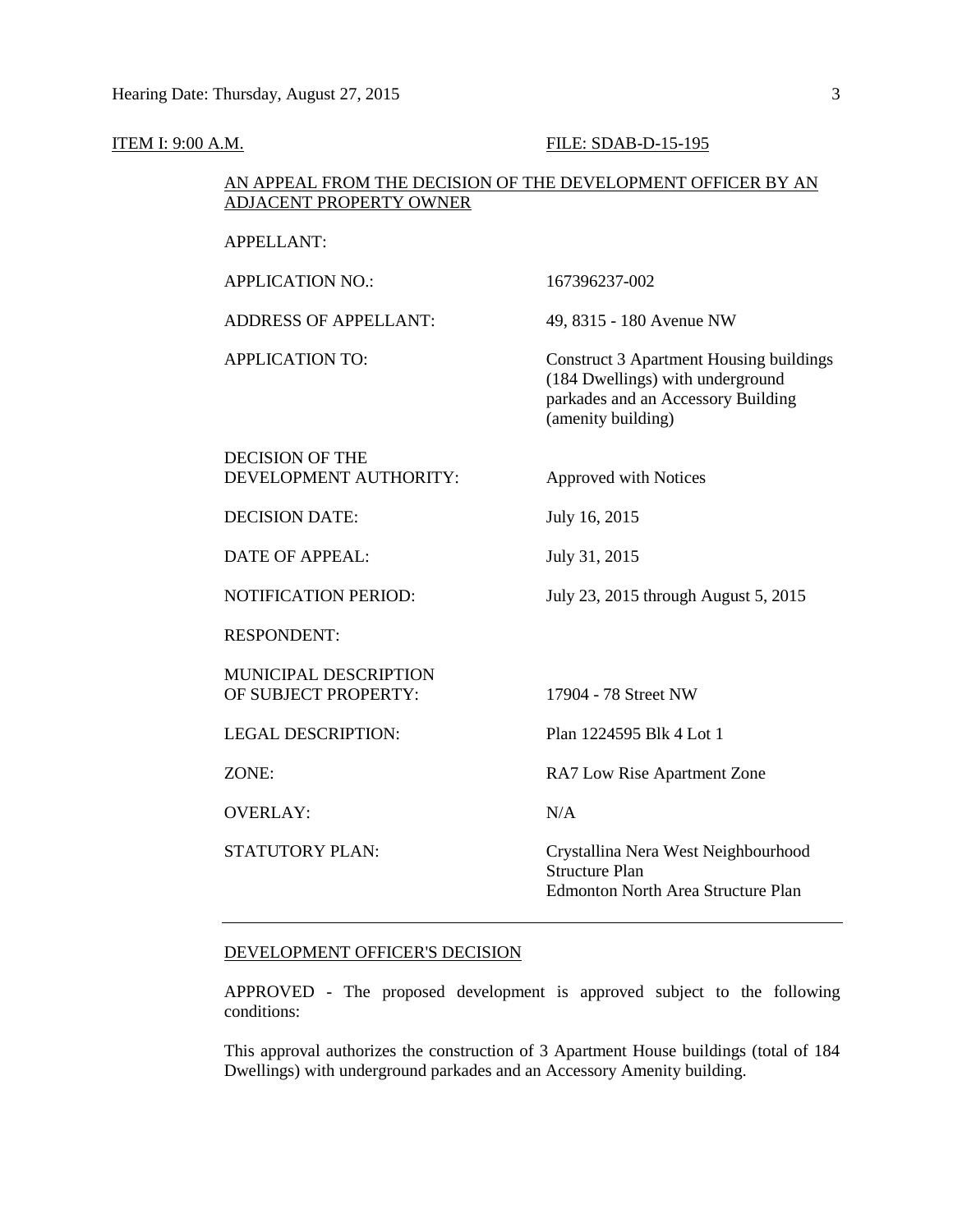This Development Permit is NOT valid until the Notification Period expires in accordance to Section 21(1). Reference Section 17(1).

The applicant shall submit exterior cladding details for any portion of the underground parkades that project above grade to the satisfaction of the Development Officer. Exterior cladding of any exposed portions of the underground parkades shall be compatible with rest of the building to the satisfaction of the Development Officer.

The 3 Habitable Room windows with the Privacy Zone deficiencies located beside the main entrances of the 3 buildings shall have opaque / non-transparent glazing to the satisfaction of the Development Officer.

All access locations and curb crossings shall have the approval of the City Transportation Department prior to the start of construction. Reference Section 53(1).

1) The proposed 9.14m commercial crossing access to 78 Street located approximately 69m north of the south property line is at acceptable to Transportation Services and must be constructed as a commercial crossing access.

2) The owner must enter into a Municipal Improvement Agreement with the City for the following improvements:

a) Construction of a 9.14m commercial crossing access to 78 Street located approximately 69m north of the south property line.

Engineering Drawings are not required for this Agreement. However, construction must meet the City of Edmonton Design and Construction Standards. The Municipal Improvement Agreement must be signed PRIOR to the release of the drawings for Building Permit review. The Agreement must be signed by the property owner and returned to Transportation Services to the attention of Loli Fernandez (780-944-7683) including an irrevocable Letter of Credit in the amount of \$10,000 to cover 100% of construction costs. The Agreement will be forwarded directly to the owner for his signature.

3) A 'Private Road' sign is to be located on private property at the site entrance.

4) Parallel parking is NOT permitted on the internal road system. The road must be signed 'No Parking' in order to allow emergency vehicle access and sufficient maneuvering for this development.

5) The connector sidewalks from the property to 78 Street and Crystallina Nera Way are acceptable. An access gate is required to Crystallina Nera Way given that there is an existing fence. This gate must open into the property and should be signed as private entry only into the site.

6) Any boulevard, sidewalk and shared use path damage occurring as a result of construction traffic must be restored to the satisfaction of Transportation Services, as per Section 15.5(f) of the Zoning Bylaw. The boulevard, sidewalk and shared use path will be inspected by Transportation Services prior to construction, and again once construction is complete. All expenses incurred for repair are to be borne by the owner.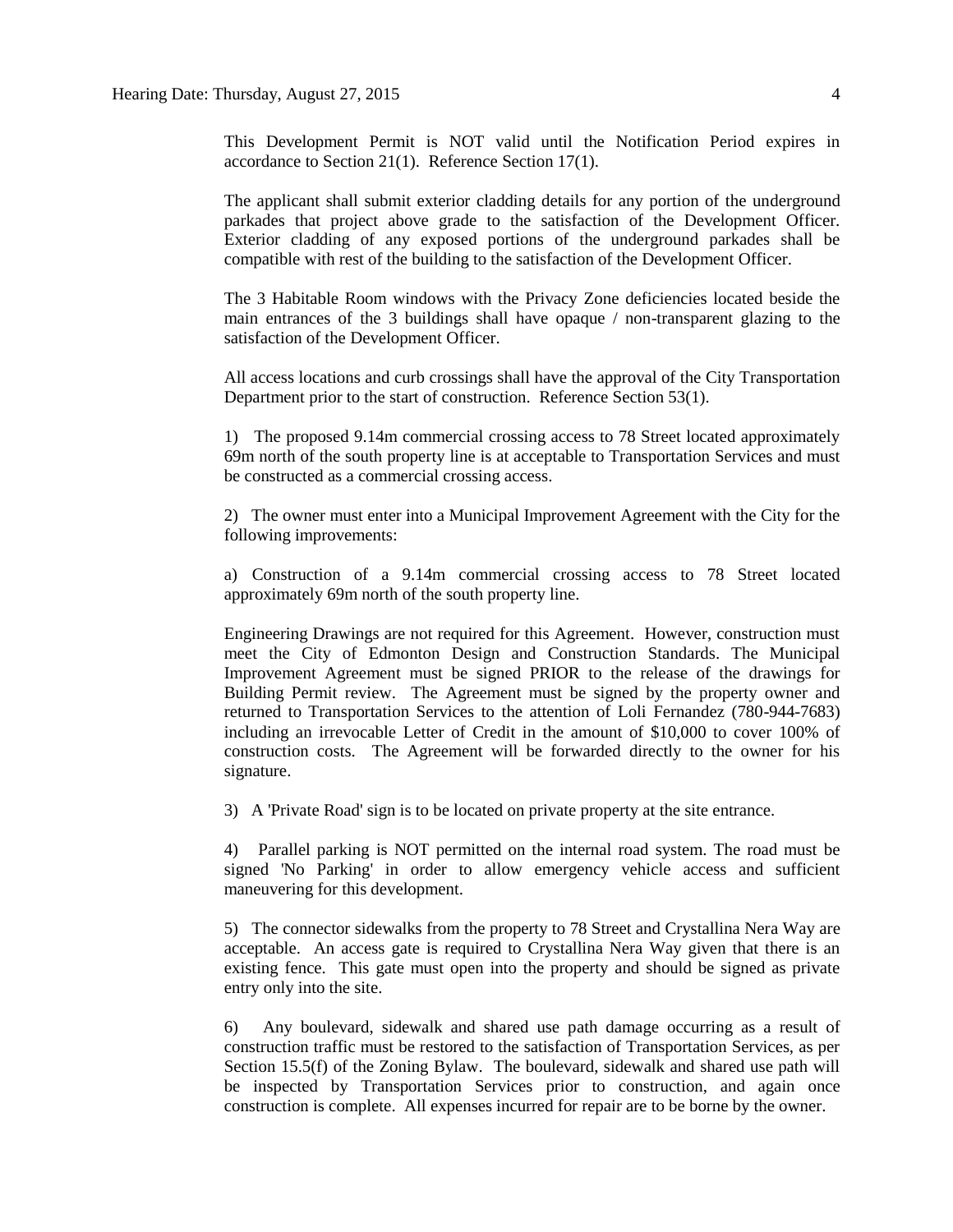Transportation Department Advisements:

1) There may be utilities within road right-of-way not specified that must be considered during construction. The owner/applicant is responsible for the location of all underground and above ground utilities and maintaining required clearances as specified by the utility companies. Alberta One-Call (1-800-242-3447) and Shaw Cable (1-866- 344-7429; www.digshaw.ca) should be contacted at least two weeks prior to the work beginning to have utilities located. Any costs associated with relocations and/or removals shall be at the expense of the owner/applicant.

2) Residential Sales Trailers require a separate development permit. Construction trailers must be located on private property or within the hoarded area.

3) In order to reduce potential for vehicle conflict in the parking lot near the parkade entrance/exits, the applicant is encouraged to implement traffic control measures, such as signage to ensure vehicles can enter and exit the parkade safely.

4) There is an existing bus stop on 78 Street.

5) Arterial Roadway Assessments were previously paid for this site, and therefore are not owed under this development application.

Landscaping shall be in accordance to the approved landscape plan, Section 55 and to the satisfaction of the Development Officer.

PRIOR TO THE RELEASE OF DRAWINGS FOR BUILDING PERMIT REVIEW, the applicant or property owner shall provide a guaranteed security to ensure that landscaping is provided and maintained for two growing seasons. The Landscape Security may be held for two full years after the landscaping has been completed. This security may take the following forms:

- a) cash to a value equal to 100% of the established landscaping costs; or
- b) an irrevocable letter of credit having a value equivalent to 100% of the established landscaping costs.

Any letter of credit shall allow for partial draws. If the landscaping is not completed in accordance with the approved Landscape Plan(s) within one growing season after completion of the development or if the landscaping is not well maintained and in a healthy condition two growing seasons after completion of the landscaping, the City may draw on the security for its use absolutely. Reference Section 55(6).

PRIOR TO THE RELEASE OF DRAWINGS FOR BUILDING PERMIT REVIEW, the applicant or property owner shall pay a Lot Grading Fee of \$2,750.00.

PRIOR TO THE RELEASE OF DRAWINGS FOR BUILDING PERMIT REVIEW, the applicant or property owner shall pay a Sanitary Sewer Trunk Fund fee of \$187,864.00 (based on 2015 rate of \$1,021.00 / Dwelling). All assessments are based upon information currently available to the City. The SSTF charges are quoted for the calendar year in which the development permit is granted.

The final applicable rate is subject to change based on the year in which the payment is collected by the City of Edmonton.

PRIOR TO THE RELEASE OF DRAWINGS FOR BUILDING PERMIT REVIEW, the applicant or property owner shall pay a Notification Fee of \$100.00.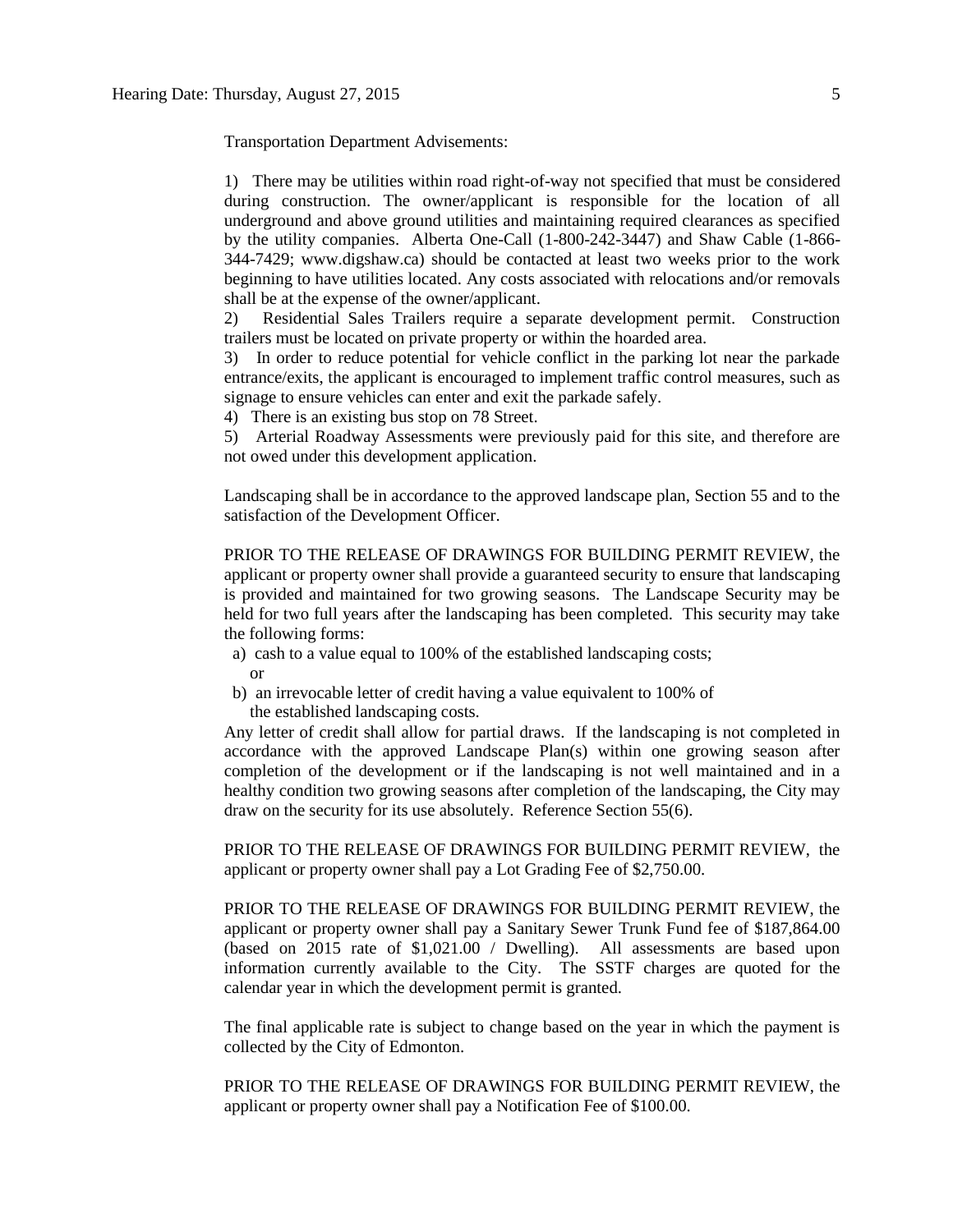The proposed short parking stalls shall be clearly signed as such to the satisfaction of the Development Officer. Reference Section 54.2.4.a(iii).

Bicycle parking shall be provided in accordance to Section 54.3 and to the satisfaction of the Development Officer.

Exterior lighting shall be developed to provide a safe lit environment in accordance with Sections 51 and 58 and to the satisfaction of the Development Officer.

The developer shall provide a minimum of 27 visitor parking spaces readily available to an entrance of the building to be served, and clearly identified as visitor parking to the satisfaction of the Development Officer. Reference Section 54.2, Schedule 1A(1).

The off-street parking, loading and unloading (including aisles or driveways) shall be hardsurfaced, curbed, drained and maintained in accordance to Section 54(6).

All outdoor trash collection areas shall be located and screened to the satisfaction of the Development Officer in accordance with Sections 55(4)  $\&$  (5).

#### NOTES:

1) Signs require separate Development Applications.

2) A Building Permit is Required for any construction or change in use of a building. For a building permit, and prior to the Plans Examination review, you require construction drawings and the payment of fees. Please contact the 311 Call Centre for further information.

3) This approval does not remove obligations to conform with other legislation, bylaws or land title instruments such as the Municipal Government Act, the ERCB Directive 079, the Edmonton Safety Codes Permit Bylaw or any caveats, covenants or easements that might be attached to the Site.

## VARIANCES:

NOTE: A variance was granted for this Development Permit pursuant to Sections 11(3) and 11(4). Subject to the right of appeal the permit is NOT VALID until the required Notification Period expires (date noted below) in accordance with Sections 21(1) and 17(1).

1) Section 210.4(6) relaxed - the minimum Front Setback abutting 78 Street NW is reduced from 6.0m to 4.0m to the surface parking stalls and to the proposed trash enclosure.

NOTE: The proposed Apartment House buildings meet the Front Setback requirements.

2) Section 210.4(7) relaxed - the minimum Rear Setback abutting the south property line is reduced from 7.5m to 5.5m to proposed building 'C'.

3) Section 48.3(3) relaxed - there are onsite walkways within the required 4.5m Privacy Zones in front of the Habitable Room windows of 3 main floor Dwellings.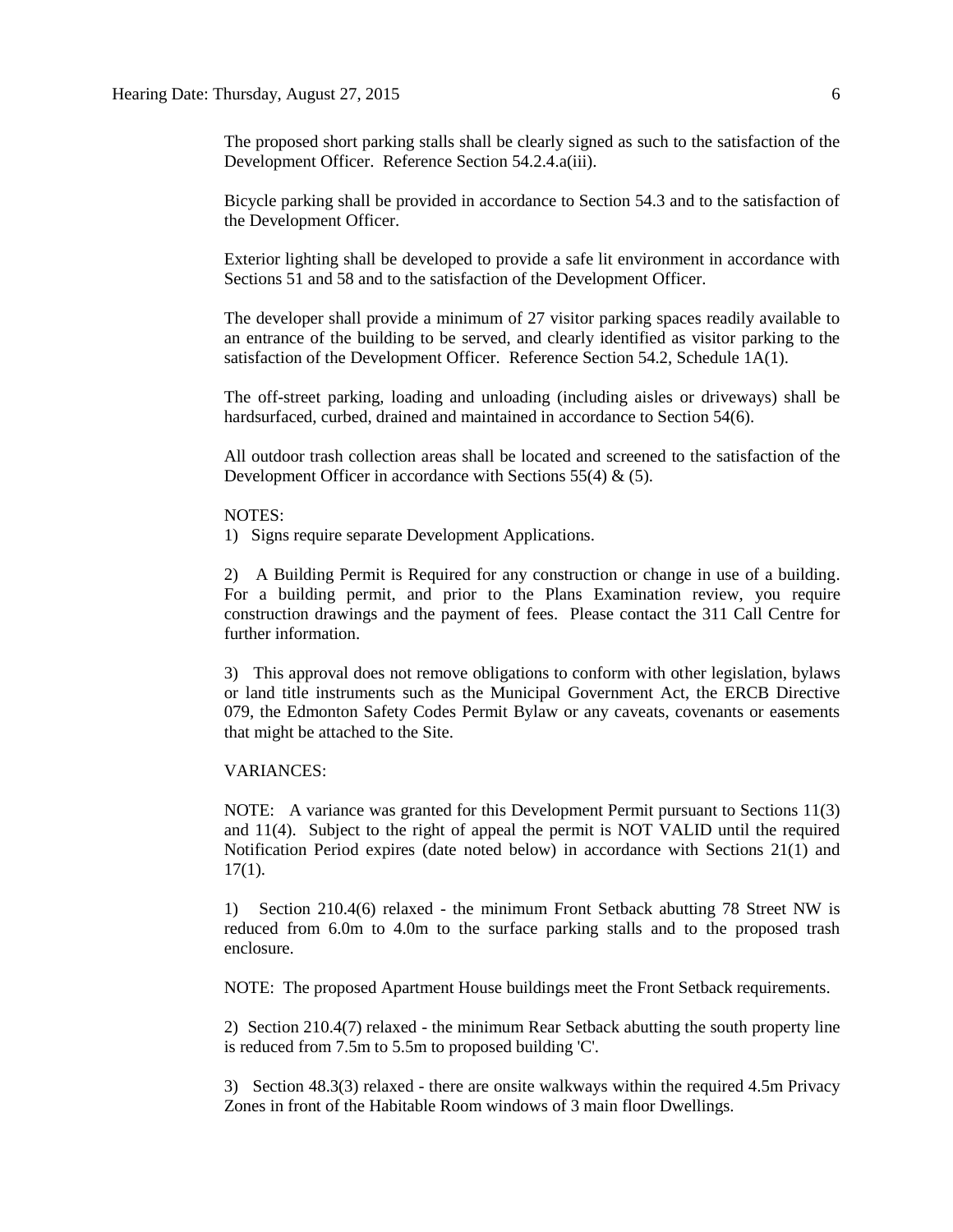4) Section 54.2.4.a(vi and v) relaxed - the minimum widths of the underground parking stalls where the stalls are obstructed on one side by a wall or column is reduced from 2.7m to 2.6m. Where the stalls are obstructed on both sides by a wall or column, the minimum required width is reduced from 3.0m to 2.8m.

#### APPELLANT'S SUBMISSION

We currently leave in Lake View, but almost finished off building a brand new house on the Crystallina Lake - 7647-179 Avenue. This is a beautifully developed part of the city with the lake, forest and walking paths. However, there is no Playground for kids. Most of the families that are moving in into the Crystallina are young families with small kids, and there is no place for them. Plus there are too many Multi Families Dwellings in the area anyway. Please allow this area to be developed for a nice playground, park, ice-ring for the people and their kids to enjoy.

#### SUBDIVISION AND DEVELOPMENT APPEAL BOARD OFFICER'S COMMENTS

Under section 210.2(1), **Apartment Housing** is a Permitted Use in the RA7 Low Rise Apartment Zone.

Section 7.2(1) defines **Apartment Housing** as " development consisting of one or more Dwellings contained within a building in which the Dwellings are arranged in any horizontal or vertical configuration, which does not conform to the definition of any other Residential Use Class."

This application was approved by the Development Officer subject to conditions.

Subject to the right of appeal to the Subdivision and Development Appeal Board under s ection 21.1, the Development Officer granted the following variances pursuant to the Development Officer's variance powers under sections 11.3 and 11.4:

1) Section 210.4(6) states that "The minimum Front Setback shall be 6.0 m."

## **The Development Officer determined the following:**

**1) Section 210.4(6) relaxed - the minimum Front Setback abutting 78 Street NW is reduced from 6.0m to 4.0m to the surface parking stalls and to the proposed trash enclosure.**

# **NOTE: The proposed Apartment House buildings meet the Front Setback requirements.**

2) Section 210.4(7) states that "The minimum Rear Setback shall be 7.5 m."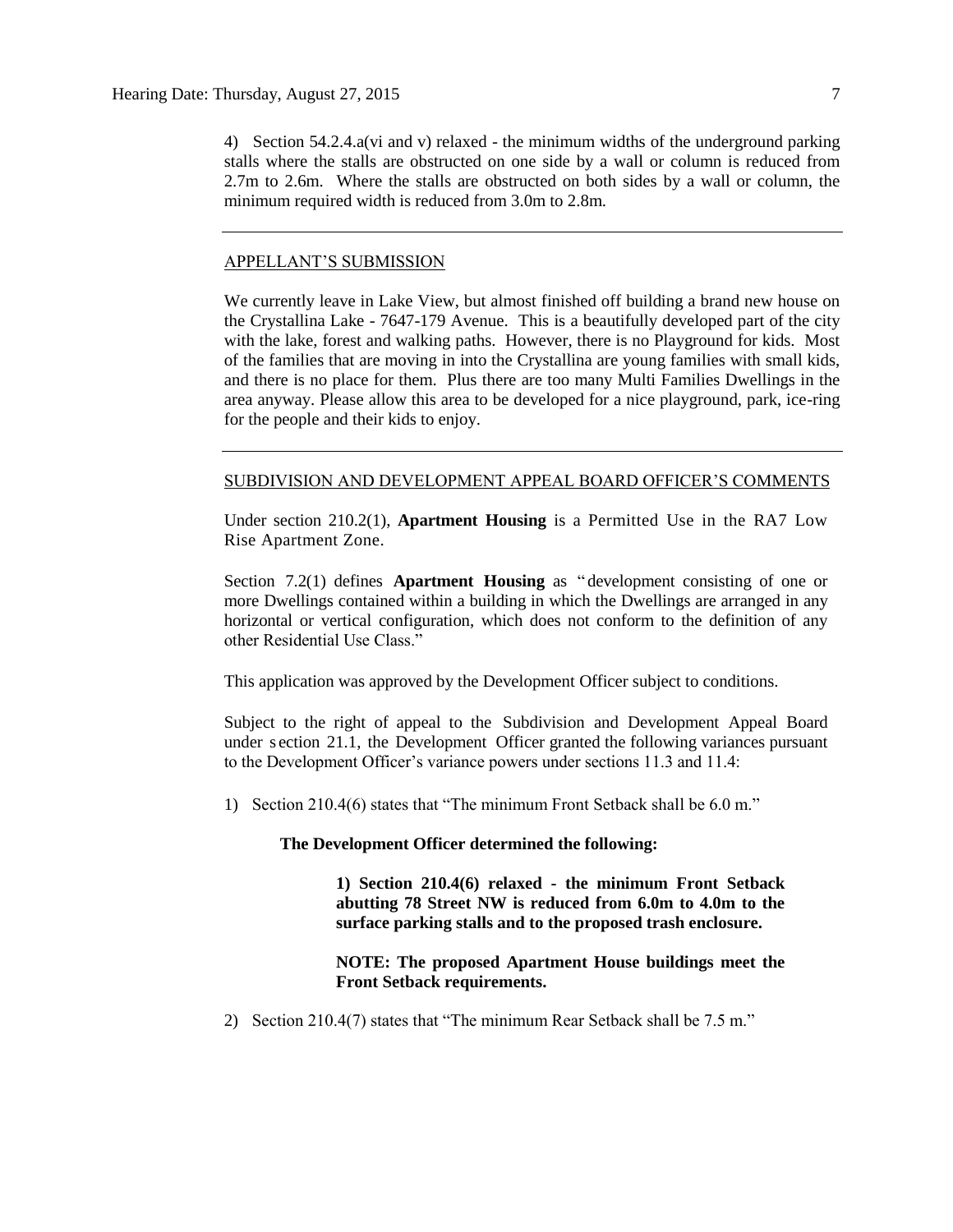#### **The Development Officer determined the following:**

# **2) Section 210.4(7) relaxed - the minimum Rear Setback abutting the south property line is reduced from 7.5m to 5.5m to proposed building 'C'.**

3) Section 48.3(3) with respect to **Habitable Room Window** states the following:

The following facilities or activity areas may be located within a required Separation Space adjacent to a Habitable Room Window where a Privacy Zone of at least 4.5 m is provided between the window and facility/activity area:

- a. local public roadway including a Lane;
- b. walkway;
- c. on-site roadway;
- d. on-site parking area;
- e. on-site Amenity Area; and
- f. Accessory buildings.

This Privacy Zone shall be measured from the window to the nearest edge of the specified activity area. For local public roadways, the Privacy Zone shall be measured from the Window to the edge of the sidewalk or to the space reserved for a future sidewalk.

Section 6.1(77) defines **Privacy Zone** as "an area within the minimum Separation Space which shall be free of buildings, public roadways, walkways, on-site roadways, communal parking areas and communal Amenity Areas."

#### **The Development Officer determined the following:**

# **3) Section 48.3(3) relaxed - there are onsite walkways within the required 4.5m Privacy Zones in front of the Habitable Room windows of 3 main floor Dwellings.**

- 4) Section 54.2(4)(a) states the following:
	- 4. Vehicular Parking Dimensions and Configuration
	- a. All required parking spaces shall be clear of any access driveways, aisles, ramps, columns, Signs or other similar obstructions, and shall conform to the following minimum dimensions: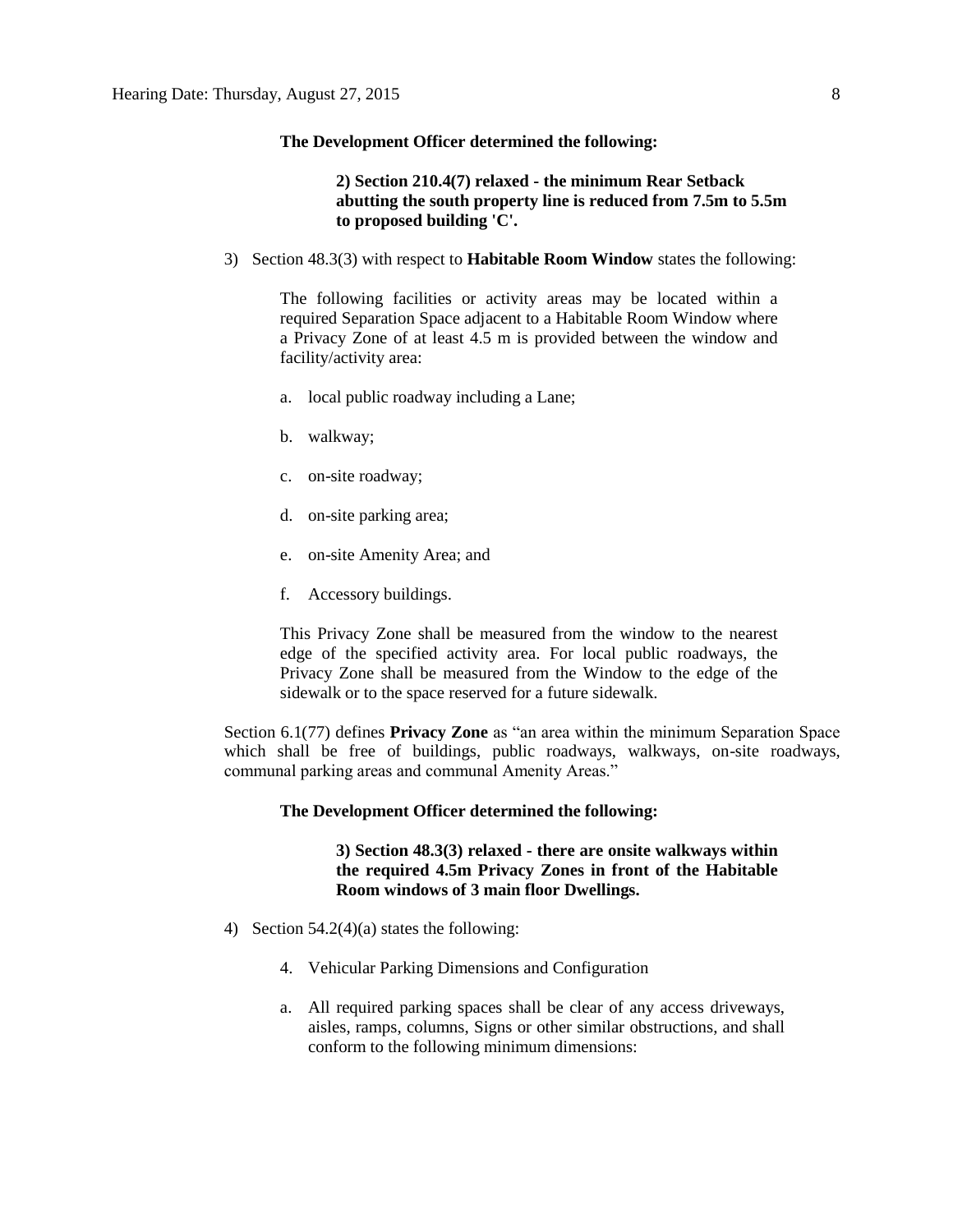- i. except as provided below, each required off-street parking space shall be a minimum of 2.6 m width with a minimum clear length of 5.5 m exclusive of access drives or aisles, ramps, columns. Parking spaces shall have a vertical clearance of at least 2.0 m. For parallel parking, the length of the parking spaces shall be increased to 7.0 m, except that an end space with an open end shall be a minimum length of 5.5 m.
- ii. expanded parking spaces shall be a minimum of 2.9 m in width and 5.5 m in length, and shall be painted with double line markings;
- iii. for parking spaces other than parallel parking spaces, up to 30% of the required parking spaces may be of a length shorter than that required above, to a minimum of 4.6 m . Such spaces shall be clearly signed as small car spaces, easily located and convenient to use;
- iv. where the use of a parking space is limited on both sides by a wall or a column, the unobstructed width from face to face of the obstructions shall be 3.0 m, and if in this case, a building door opens into the parking space on its long side, the unobstructed width shall be  $3.\overline{3}$  m.
- v. where the use of a parking space is limited to one side by a wall or a column, the unobstructed width of the parking space shall be 2.7 m, and if in this case, a building door opens into the parking space on its long side, the unobstructed width shall be 3.0 m.
- vi. aisles shall be a minimum of 7.0 m wide for 90º parking, 5.5 m wide for 60<sup>°</sup> parking, and 3.6 m wide for 45<sup>°</sup> parking and parallel parking;
- vii. disabled parking spaces shall be a minimum of 3.7 m in width and 5.5 m in length; and
- viii.where parking spaces are located with access directly off a Lane, the required width of the aisle may be reduced by the width of the Lane, but the entire parking space must be provided on the site.

# **The Development Officer determined the following:**

**4) Section 54.2.4.a(vi and v) relaxed - the minimum widths of the underground parking stalls where the stalls are obstructed on one side by a wall or column is reduced from 2.7m to 2.6m. Where the stalls are obstructed on both sides by a wall or column, the minimum required width is reduced from 3.0m to 2.8m.**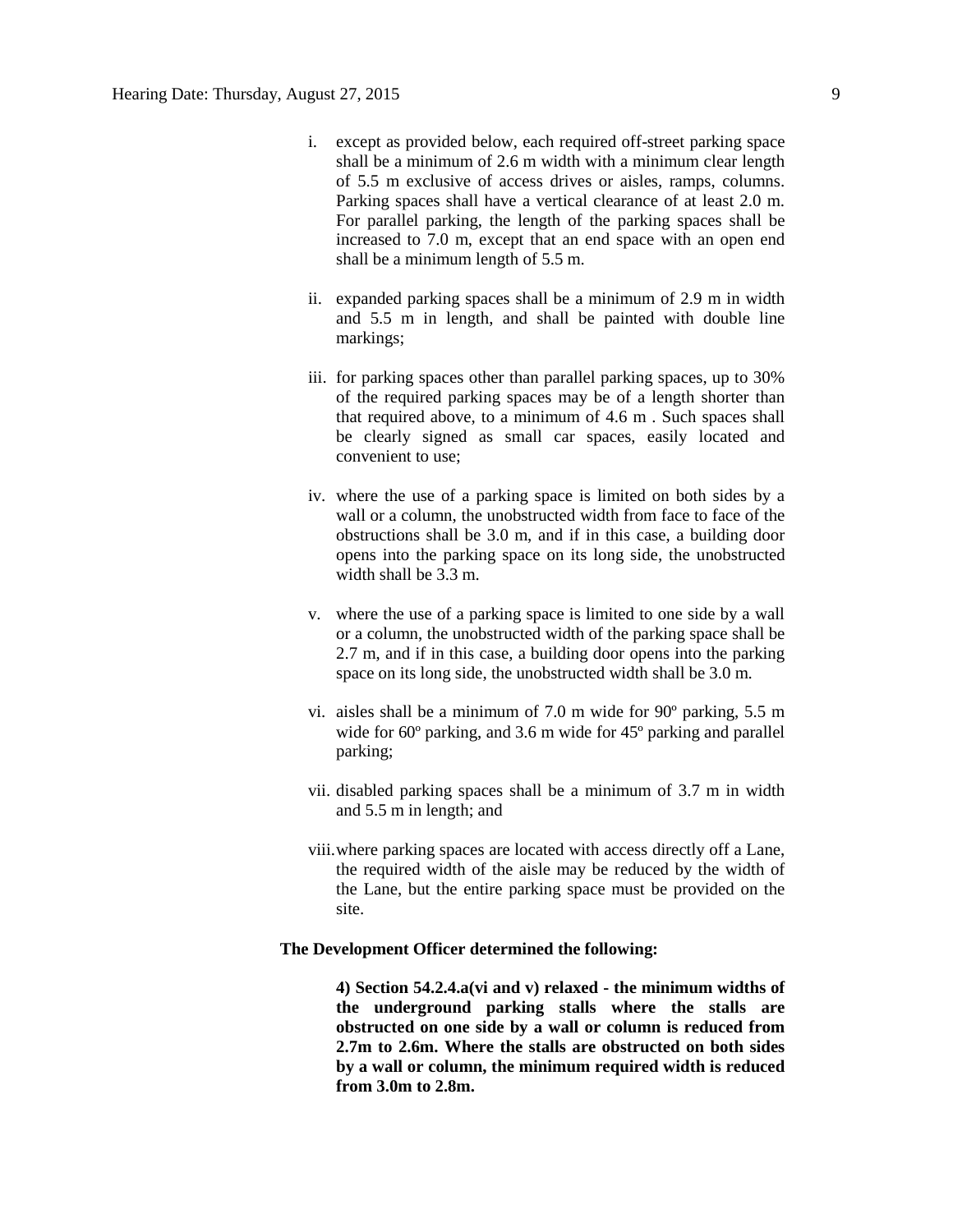Section 130.1 states that the **General Purpose** of the **RA7 Low Rise Apartment Zone** is "To provide a Zone for Low Rise Apartments."

Section 6.1(39) defines **Front Setback** as follows:

…the distance that a development or a specified portion of it, must be set back from a Front Lot Line. A Front Setback is not a Front Yard, Amenity Space or Separation Space.



Section 6.1(82) defines **Rear Setback** as follows:

…the distance that a development or a specified portion of it, must be set back from a Rear Lot Line. A Rear Setback is not a Rear Yard, Amenity Space or Separation Space.

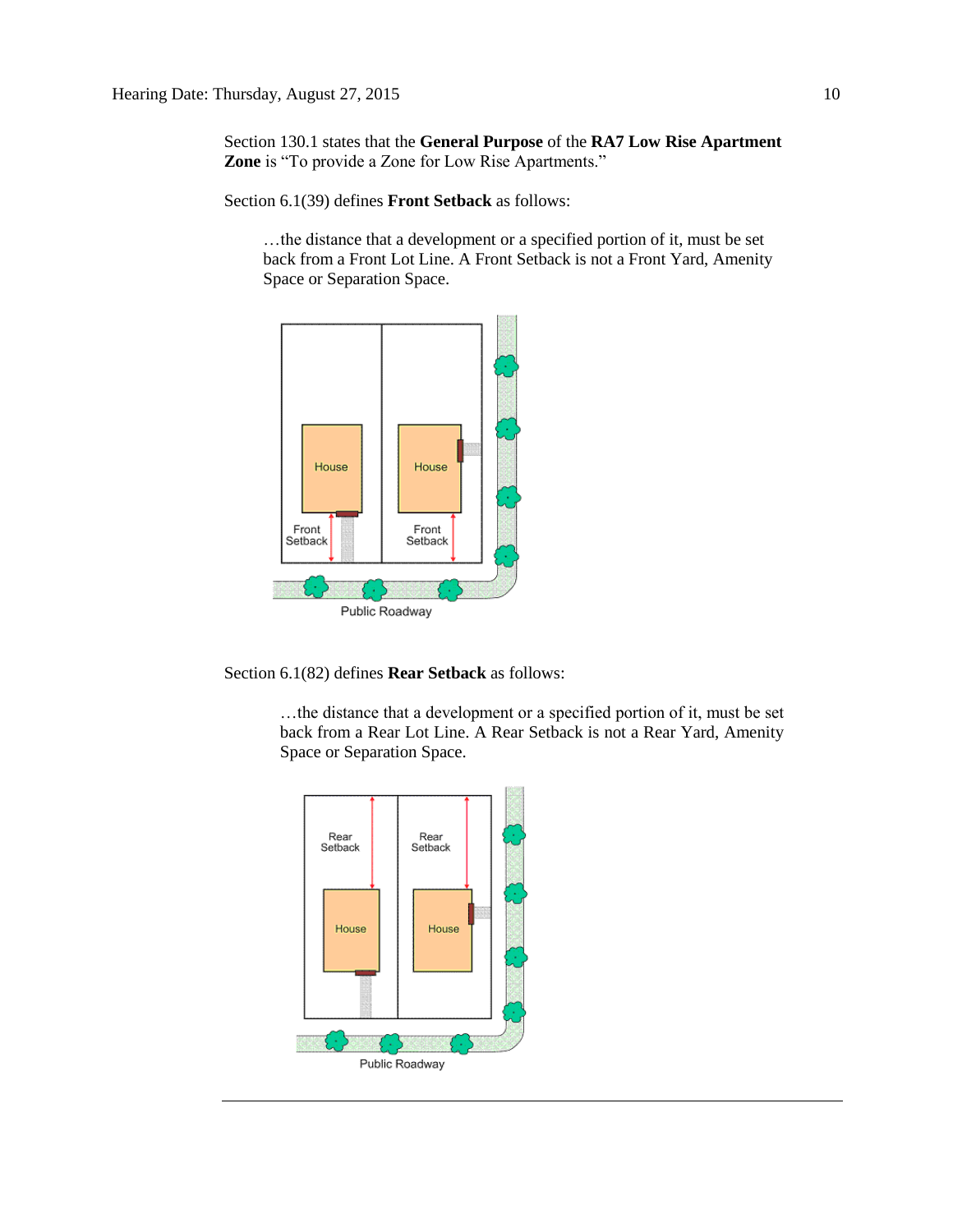## NOTICE TO APPLICANT/APPELLANT

Provincial legislation requires that the Subdivision and Development Appeal Board issue its official decision in writing within fifteen days of the conclusion of the hearing. Bylaw No. 11136 requires that a verbal announcement of the Board's decision shall be made at the conclusion of the hearing of an appeal, but the verbal decision is not final nor binding on the Board until the decision has been given in writing in accordance with the Municipal Government Act.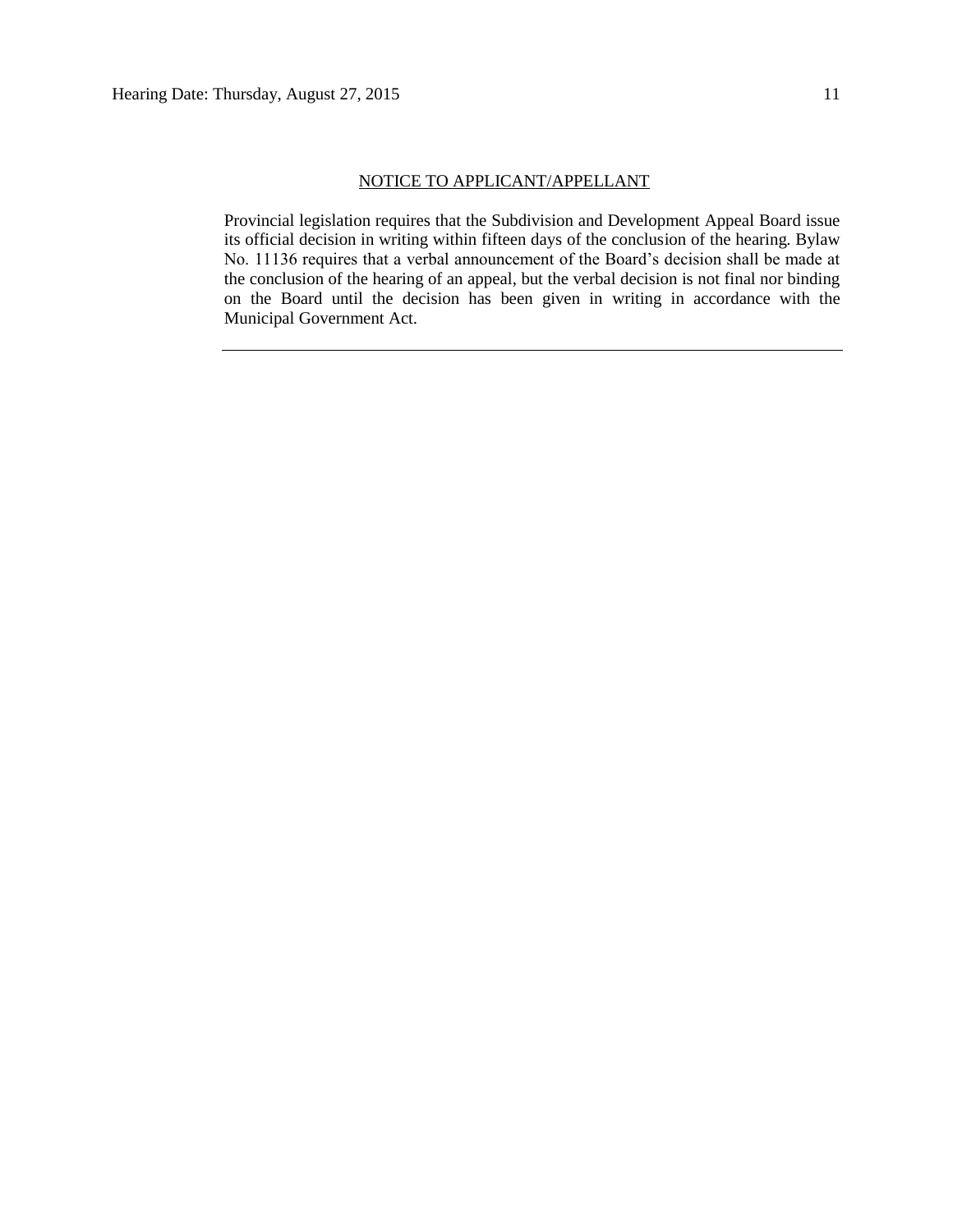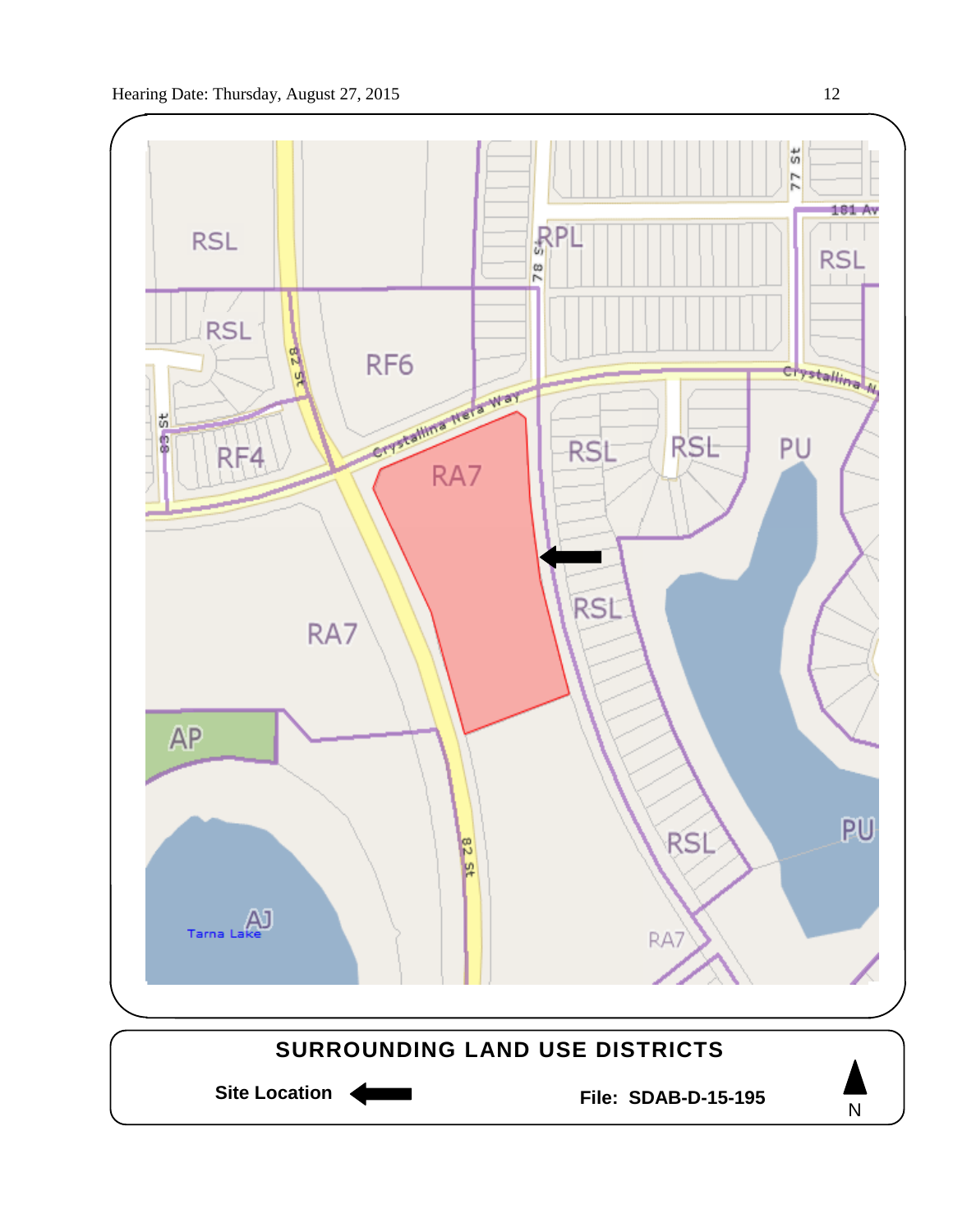| ITEM II: 10:45 A.M. |                                                        | FILE: SDAB-D-15-196                                                                  |
|---------------------|--------------------------------------------------------|--------------------------------------------------------------------------------------|
|                     | AN APPEAL FROM THE DECISION OF THE DEVELOPMENT OFFICER |                                                                                      |
|                     | <b>APPELLANT:</b>                                      |                                                                                      |
|                     | <b>APPLICATION NO.:</b>                                | 175733121-001                                                                        |
|                     | <b>ADDRESS OF APPELLANT:</b>                           | 17131 - 96 Street NW                                                                 |
|                     | <b>APPLICATION TO:</b>                                 | Construct an over height fence (2.44m in<br>Height) on the interior side yard        |
|                     | <b>DECISION OF THE</b><br>DEVELOPMENT AUTHORITY:       | Refused                                                                              |
|                     | <b>DECISION DATE:</b>                                  | July 21, 2015                                                                        |
|                     | <b>DATE OF APPEAL:</b>                                 | August 2, 2015                                                                       |
|                     | MUNICIPAL DESCRIPTION<br>OF SUBJECT PROPERTY:          | 17131 - 96 Street NW                                                                 |
|                     | <b>LEGAL DESCRIPTION:</b>                              | Plan 8022148 Blk 3 Lot 12                                                            |
|                     | ZONE:                                                  | <b>RPL Planned Lot Residential Zone</b>                                              |
|                     | <b>OVERLAY:</b>                                        | N/A                                                                                  |
|                     | <b>STATUTORY PLAN:</b>                                 | <b>Edmonton North Area Structure Plan</b><br>Lago Lindo Neighbourhood Structure Plan |
|                     |                                                        |                                                                                      |

# DEVELOPMENT OFFICER'S DECISION

REFUSED - The proposed development is refused for the following reasons:

1. A fence on a Site in a Residential Zone shall be less than or equal to 1.85 m in Height for the portion of the fence that does not extend beyond the foremost portion of the principal building abutting the Front Yard, or Side Yard abutting a public roadway other than a Lane (Reference Section 49(3)(a & b)).

Proposed: Fence is proposed at 2.44m in Height - 0.59m higher than the maximum allowable fence Height in a Residential Zone not extending beyond the foremost portion of the principal building abutting the Front Yard

2. A fence on a Site in a Residential Zone shall be less than or equal to 1.2 m in Height for the portion of the fence that extends beyond the foremost portion or portions of the principal building on the Site abutting the Front Yard (Reference Section 49(4)(a)).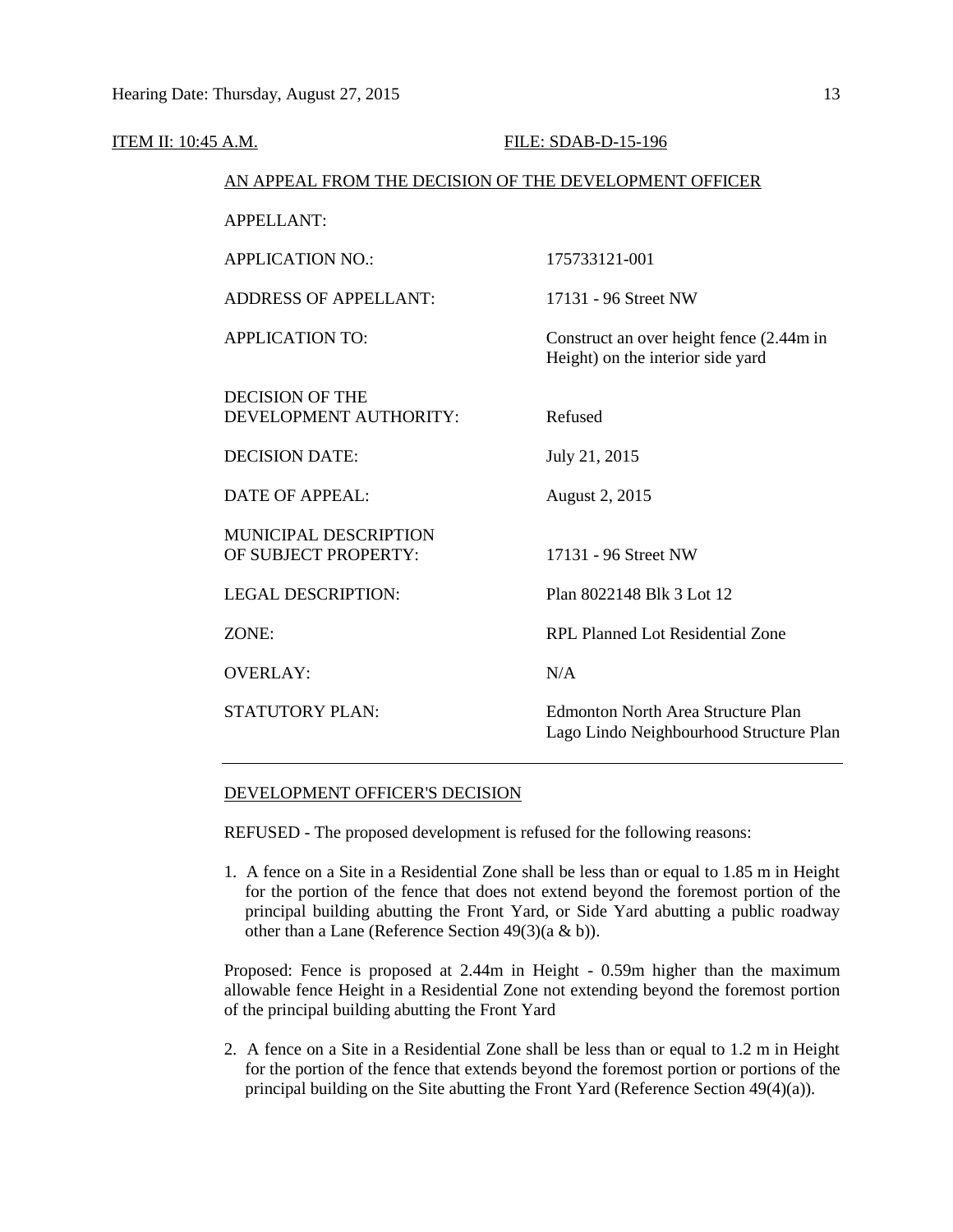Proposed: Fence is proposed 1.24m higher than the maximum allowable fence Height in a Residential Zone extending beyond the foremost portion of the principal building on the Site abutting the Front Yard.

3. Notwithstanding Section 11.3 of this Bylaw, the Development Officer may vary the Height of the fence, wall, or gate to a maximum of 2.44 m in order to provide additional screening from public roadways or incompatible adjacent land uses (Reference Section 49(6)).

Proposed: The proposed fence is not located along a public roadway nor an incompatible adjacent land use.

## NOTES:

- The applicant was unable to provide evidence of support from the abutting neighbour that would be most directly impacted by this development.
- In the opinion of the Development Officer the proposed fence Height is not characteristic of the neighbourhood.
- Unless otherwise stated, all above references to section numbers refer to the authority under the Edmonton Zoning Bylaw 12800.

## APPELLANT'S SUBMISSION

The neighbor on my north side acquired a Doberman pincher puppy last year. As they already had a small dog, I expected they would keep the large dog tied or construct a pen to house both dogs. To my horror, they allow both to run loose in their back yard. I have had a severe lifelong phobia for dogs and cats, so much so, that my family was unable to have a pet despite my five siblings. It is not something I can control. A mature Doberman can easily jump a 6-foot fence...this dog still being a puppy has yet to discover it can do so. Additionally, I cannot use my patio on the north side of my house adjacent to their yard or the yard itself without their dogs going into a severe barking fit and trying to climb the fence.

My good friend who lives out of town visits me rarely now with her two small lap dogs, because as soon as we enter my yard to enjoy the patio, the neighbor will inevitably release the dogs from her house and they make a straight line to my patio all the while barking as ferociously as they can. So Friday my friend came from out of town to visit and we tied her dogs on the south side of my yard while we visited.

After a short while we noticed they were tangling their lines and wanting so badly to be petted, she brought them to the patio. My neighbor released her dogs who of course immediately created a huge disturbance right next to us, of course the two little dogs reacting in kind.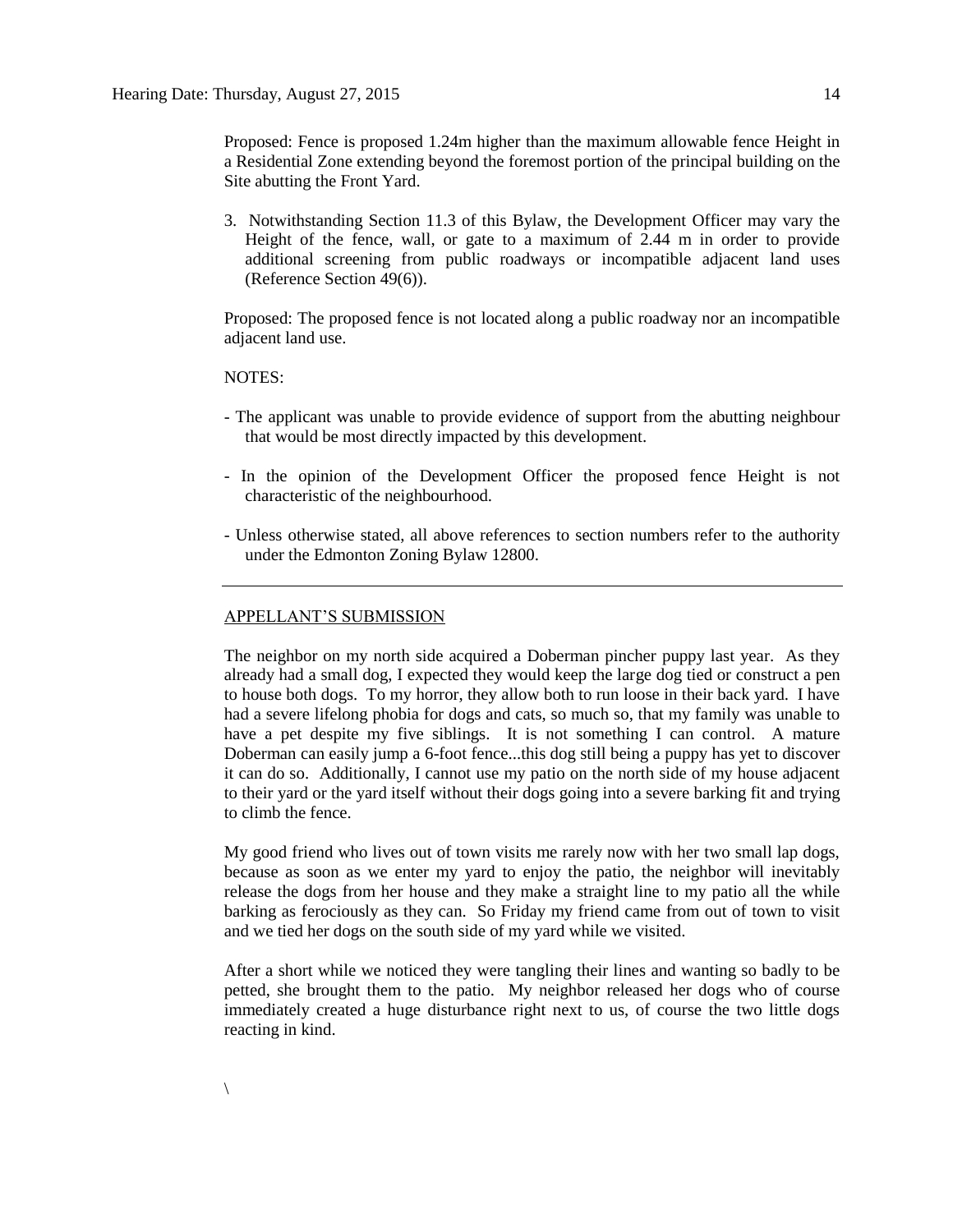My neighbor was totally unable to control her dogs, who simply ignored her efforts in their attempt to get to the little dogs. We therefore immediately evacuated the scene and entered my house. This scenario is repeated even if I allow local neighbourhood children to visit me and enjoy the yard. In my opinion, the Doberman is marginally pet. I believe this dog is a potential hazard, as she cannot control it.

Our fence I believe may be original to the house and badly needs replacing. We wish to re fence our yard at our expense and I do not believe any of my neighbors will object to an over-height fence on the north side.

Also I have asked my neighbor to the north of me to have her husband move his sheds the required distance from the fence so we can put in a new fence. His reaction was to park his truck as close to his shed as possible so nobody could move it. He wishes to put in a standard height fence with a lattice top.

That, in my opinion, provides no security whatsoever and reflects his general attitude.

We therefore appeal your decision and request you reconsider our application to install an 8-foot segment to our new fence on the north side of our property.

We very much need this over-height fence to be able to enjoy our patio and yard as well as have a guest over occasionally.

## SUBDIVISION AND DEVELOPMENT APPEAL BOARD OFFICER'S COMMENTS

Section 49 of the *Edmonton Zoning Bylaw* states the following:

- 1. The regulations contained within Section 49 of this Bylaw apply to:
	- a. the Height of the material used in the construction of a fence, wall, or gate, such as but not limited to boards, panels, masonry, ornamental iron, and chain link, plus any additional elements used for screening, such as but not limited to lattice.
- 2. Notwithstanding subsection 49(1), the regulations for fences, walls, and gates contained within this Section do not apply to the Height of the posts or other supporting material used to anchor the fence, wall, or gate.
- 3. A fence, wall, or gate on a Site in a Residential Zone shall be less than or equal to 1.85 m in Height, measured from the general ground level 0.5 m back of the property line of the Site on which the fence, wall, or gate is to be constructed, for the portion of the fence, wall, or gate that does not extend beyond the foremost portion of the principal building abutting:
	- a. the Front Yard, or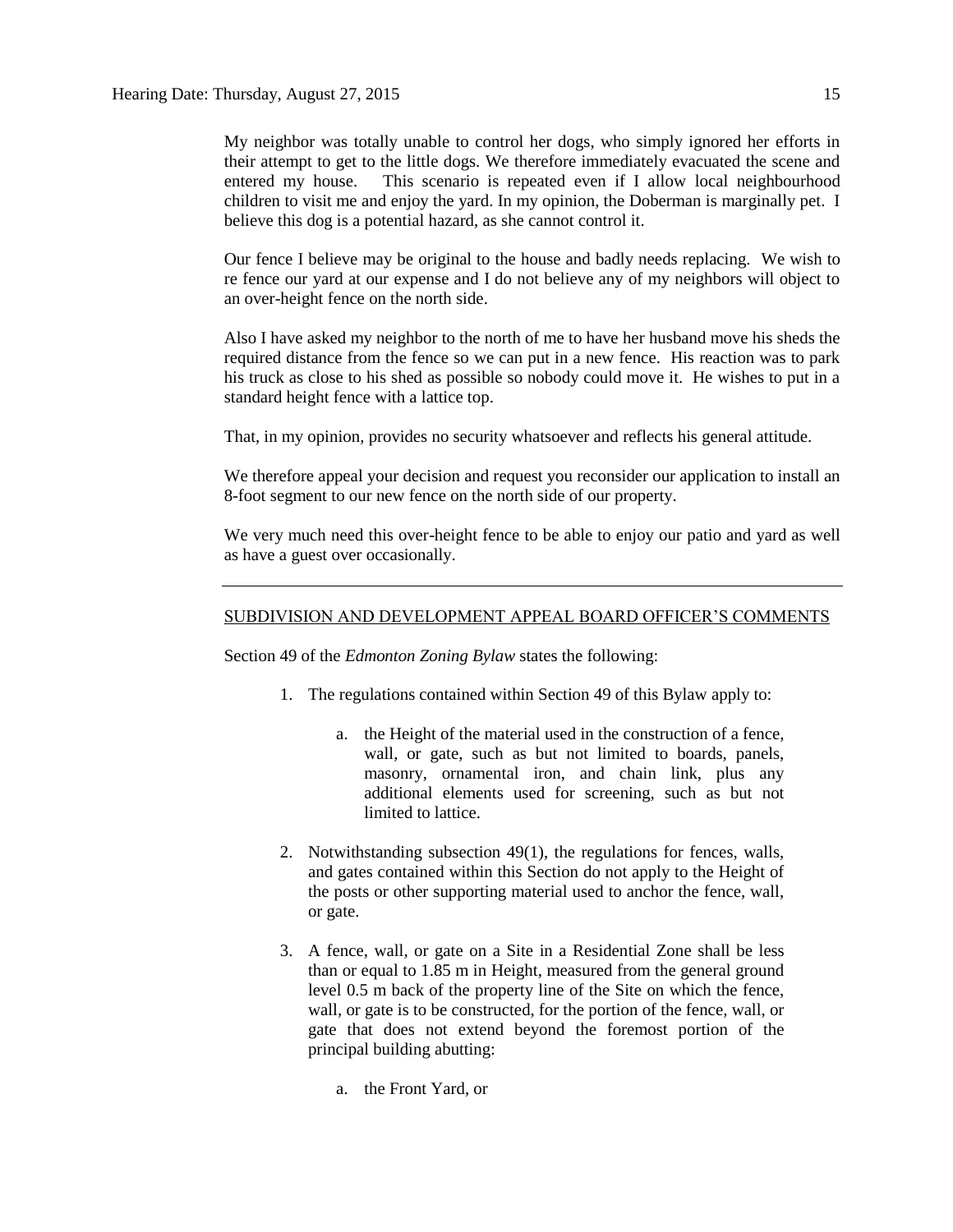- b. Side Yard abutting a public roadway other than a Lane.
- 4. A fence, wall, or gate on a Site in a Residential Zone shall be less than or equal to 1.2 m in Height for the portion of the fence, wall, or gate that extends beyond the foremost portion or portions of the principal building on the Site, into:
	- a. the Front Yard, or
	- b. a Side Yard abutting a public roadway other than a Lane, provided that the Development Officer may vary the Height of the fence, wall, or gate to a maximum of 1.85 m.
- 5. In the case of Double Fronting Sites, the Development Officer may grant a variance to allow a fence, wall, or gate of up to 1.85 m in Height in one of the Front Yards, having regard to the location of fences, walls, and gates in the surrounding area and the requirement for screening.
- 6. Notwithstanding Section 11.3 of this Bylaw, the Development Officer may vary the Height of the fence, wall, or gate to a maximum of 2.44 m in order to provide additional screening from public roadways or incompatible adjacent land uses.

## **The Development Officer determined the following:**

1. A fence on a Site in a Residential Zone shall be less than or equal to 1.85 m in Height for the portion of the fence that does notextend beyond the foremost portion of the principal building abutting the Front Yard, or Side Yard abutting a public roadway other than a Lane (Reference Section 49(3)(a & b)).

**Proposed: Fence is proposed at 2.44m in Height - 0.59m higher than the maximum allowable fence Height in a Residential Zone not extending beyond the foremost portion of the principal building abutting the Front Yard**

2. A fence on a Site in a Residential Zone shall be less than or equal to 1.2 m in Height for the portion of the fence that extends beyond the foremost portion or portions of the principal building on the Site abutting the Front Yard (Reference Section 49(4)(a)).

**Proposed: Fence is proposed 1.24m higher than the maximum allowable fence Height in a Residential Zone extending beyond the foremost portion of the principal building on the Site abutting the Front Yard.**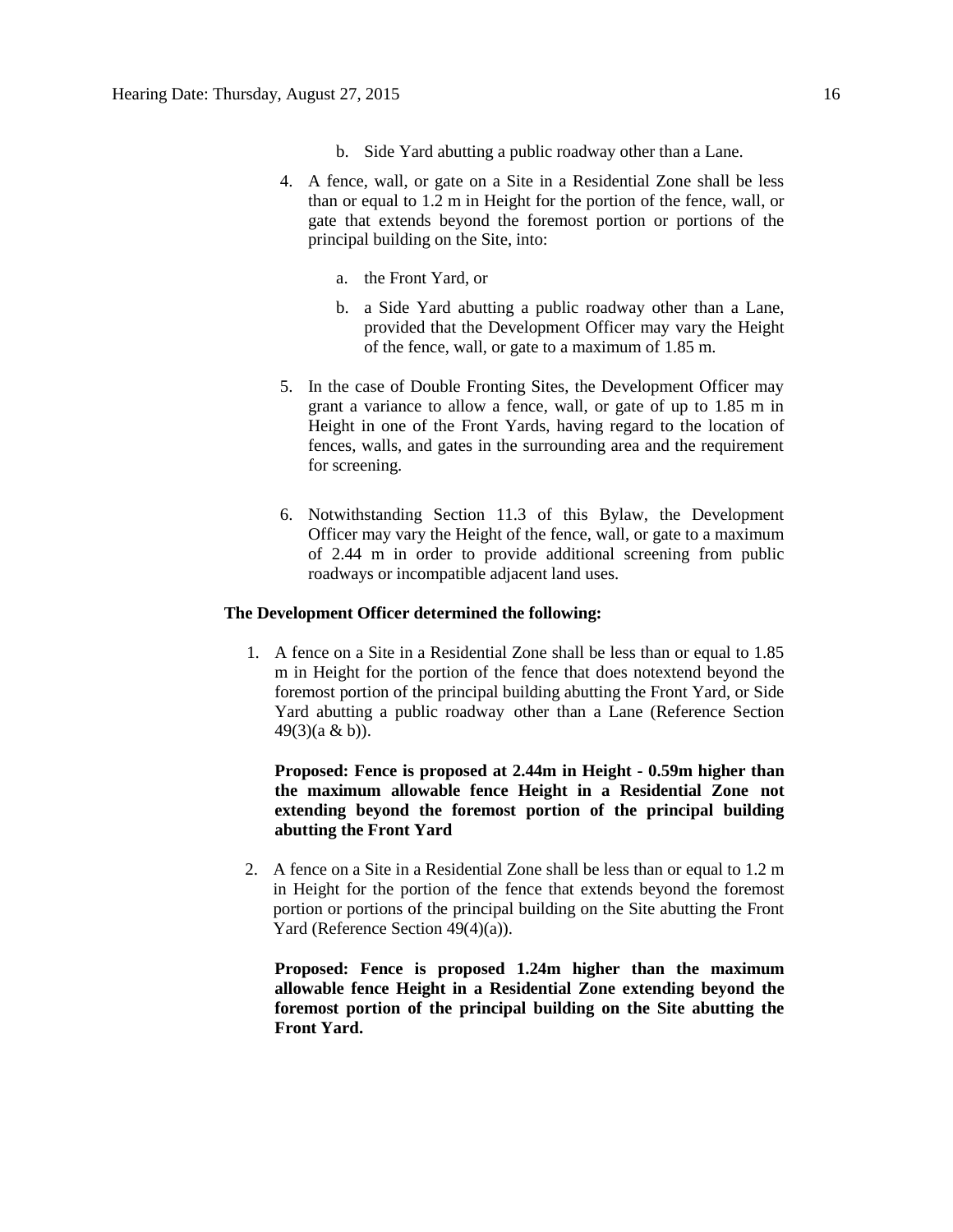3. Notwithstanding Section 11.3 of this Bylaw, the Development Officer may vary the Height of the fence, wall, or gate to a maximum of 2.44 m in order to provide additional screening from public roadways or incompatible adjacent land uses (Reference Section 49(6)).

# **Proposed: The proposed fence is not located along a public roadway nor an incompatible adjacent land use.**

# NOTES:

- -The applicant was unable to provide evidence of support from the abutting neighbor that would be most directly impacted by this development.
- -In the opinion of the Development Officer the proposed fence Height is not characteristic of the neighbourhood.
- Unless otherwise stated, all above references to section numbers refer to the authority under the Edmonton Zoning Bylaw 12800.

Section 130.1 states that the **General Purpose** of the **RPL Planned Lot Residential Zone** is "to provide for small lot Single Detached Housing, serviced by both a Public Roadway and a Lane that provides the opportunity for the more efficient utilization of land in developing neighbourhoods, while maintaining the privacy and independence afforded by Single Detached Housing forms."

Section 6.1(40) defines **Front Yard** as follows:

…the portion of a Site abutting the Front Lot Line extending across the full width of the Site, situated between the Front Lot Line and the nearest wall of the principal building, not including projections.

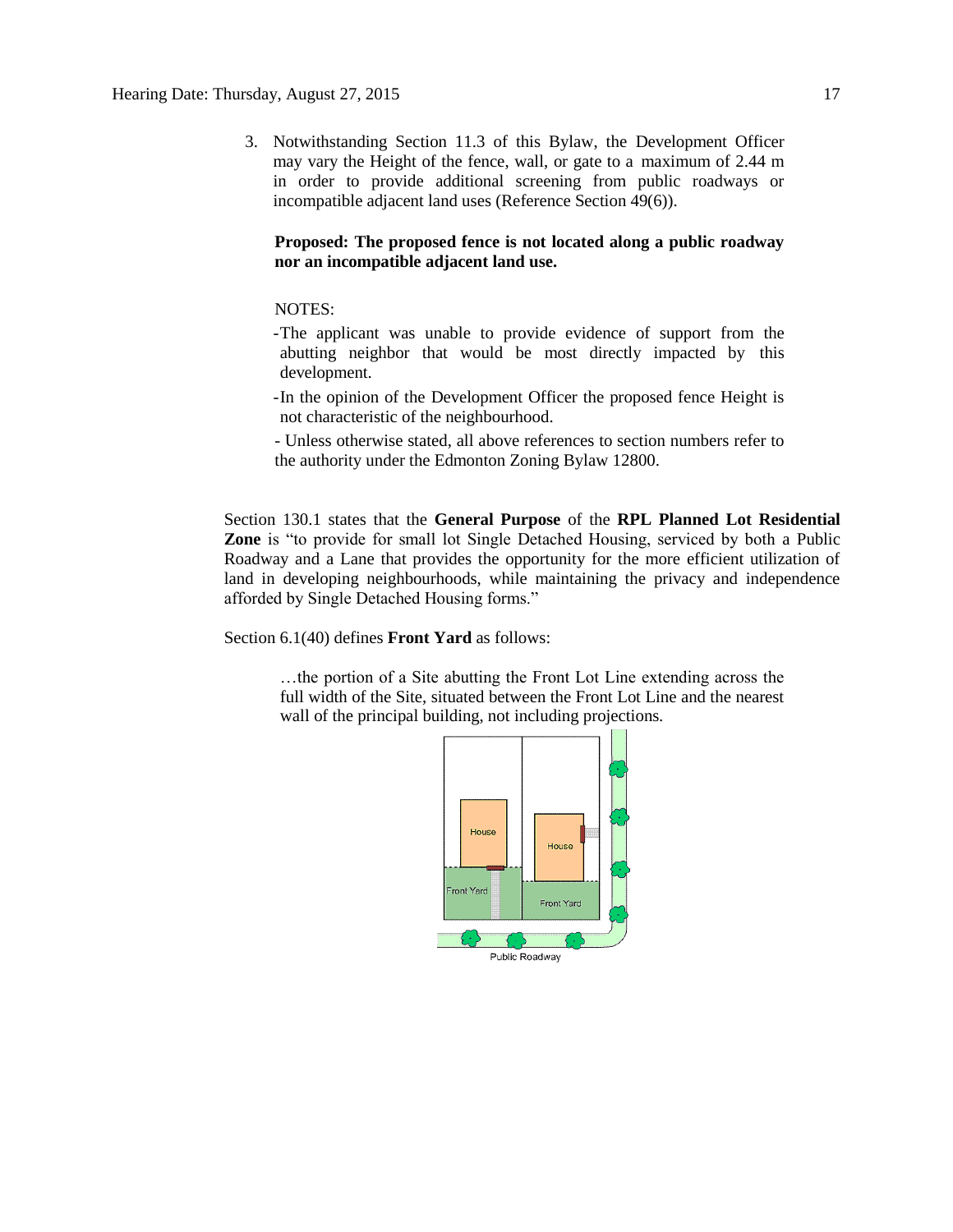Section 6.1(38) defines **Front Lot Line** as follows:

…the property line separating a lot from an abutting public roadway other than a Lane. In the case of a Corner Lot, the Front Line is the shorter of the property lines abutting a public roadway, other than a Lane. In the case of a Corner Lot formed by a curved corner, the Front Lot Line shall be the shorter of the two segments of the property line lying between the point determined to be the actual corner and the two points at the extremities of that property line;



Section 6.1(91) defines **Side Yard** as "that portion of a Site abutting a Side Lot Line extending from the Front Yard to the Rear Yard. The Side Yard is situated between the Side Lot Line and the nearest wall of principal building, not including projections."

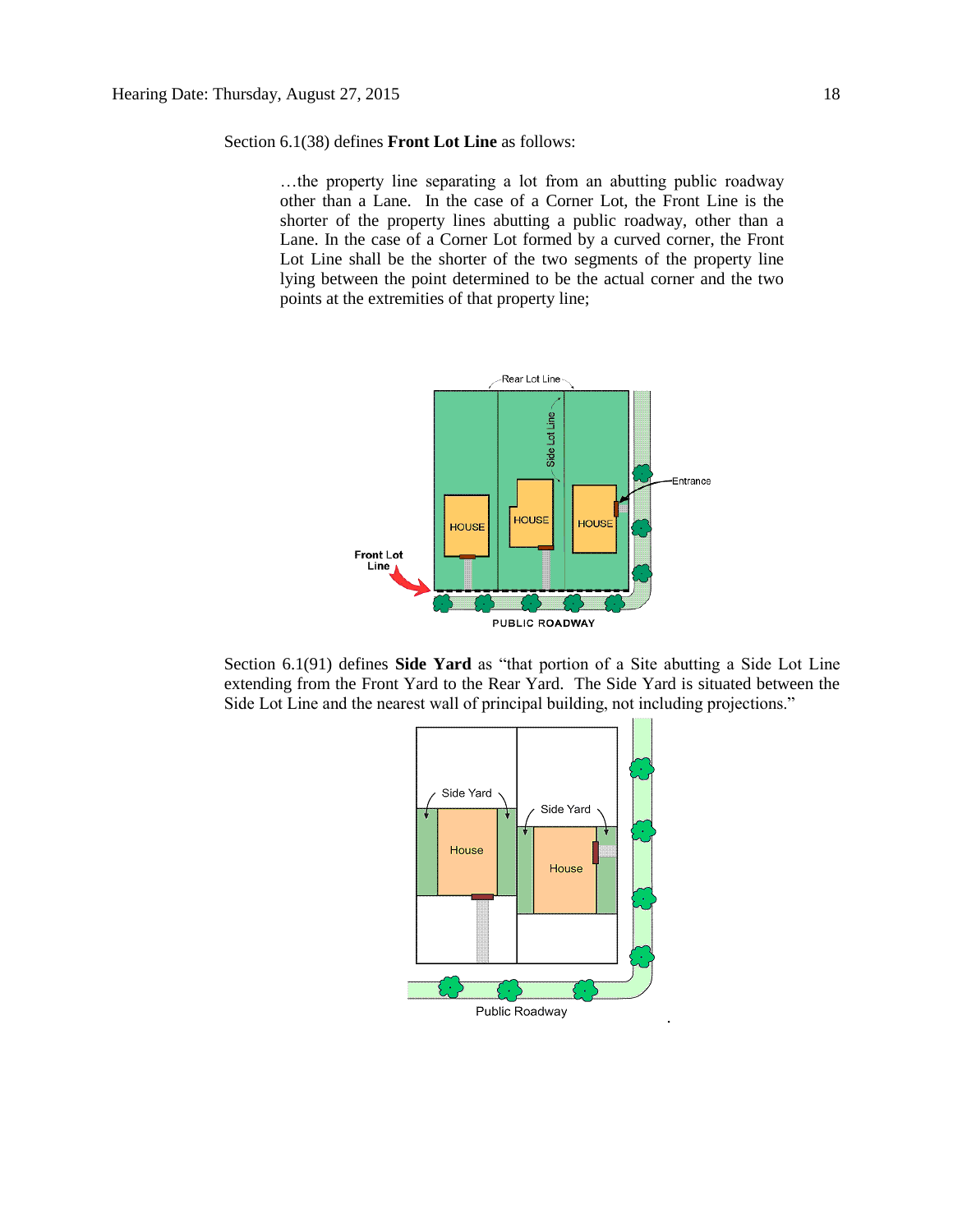

Section 6.1(89) defines **Side Lot Line** as "the property line of a lot other than a Front Lot Line or Rear Lot Line".

# NOTICE TO APPLICANT/APPELLANT

Provincial legislation requires that the Subdivision and Development Appeal Board issue its official decision in writing within fifteen days of the conclusion of the hearing. Bylaw No. 11136 requires that a verbal announcement of the Board's decision shall be made at the conclusion of the hearing of an appeal, but the verbal decision is not final nor binding on the Board until the decision has been given in writing in accordance with the Municipal Government Act.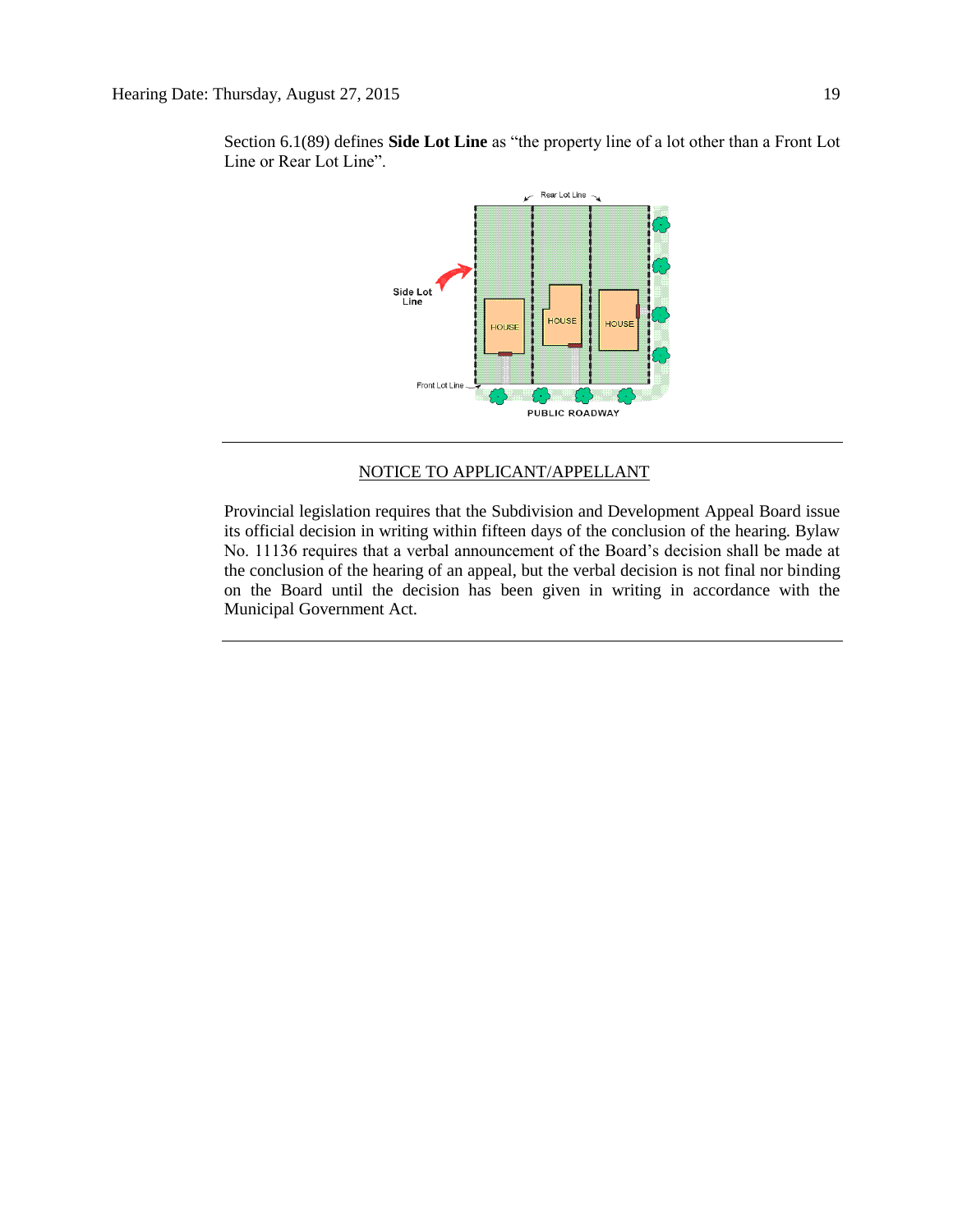